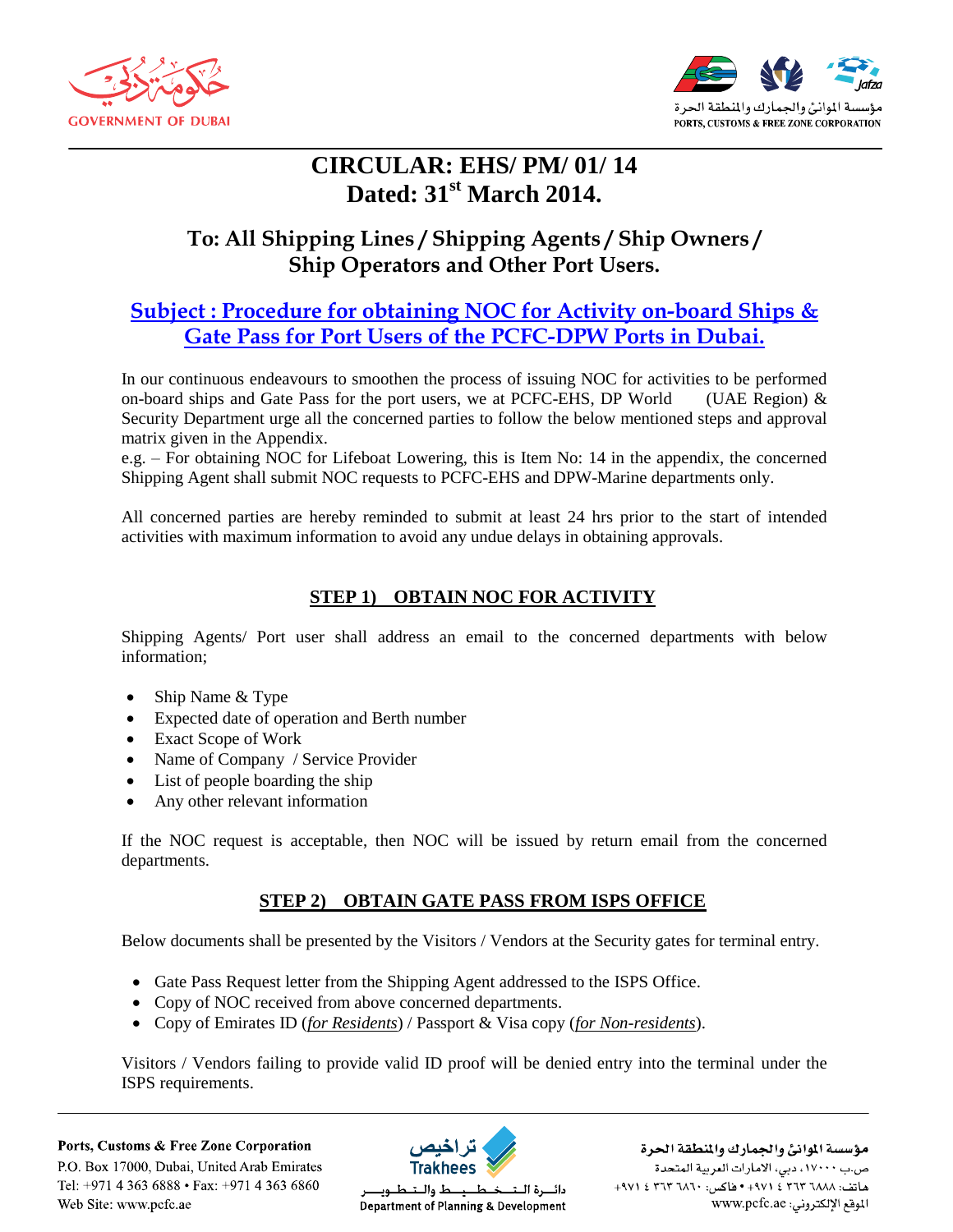



### **APPENDIX - Approval Matrix**

**(***Please send your NOC request only to the those concerned departments which are tick marked***)**

| Item<br>No.    | <b>Activity</b>                                                                     | <b>PCFC - EHS</b> | <b>DPW Marine</b><br>Dept. | <b>DPW</b><br><b>Operations</b><br>CT1/CT2/GC | <b>Security</b><br><b>Department</b><br>CT1/CT2/GC |
|----------------|-------------------------------------------------------------------------------------|-------------------|----------------------------|-----------------------------------------------|----------------------------------------------------|
| $\mathbf{1}$   | Visitors.<br>(Agents/Relatives/Guests/Surveyors/<br>Inspectors/Superintendent etc.) |                   |                            | ✓                                             | ✓                                                  |
| $\overline{2}$ | Supply of Ship Stores & Provisions.<br>(Non-Tanker Berth)                           |                   |                            | ✓                                             | ✓                                                  |
| 3              | <b>Bunkering Operation.</b>                                                         | $\checkmark$      | $\checkmark$               |                                               |                                                    |
| 4              | <b>Bollard Pull Test.</b>                                                           | ✓                 | $\checkmark$               |                                               |                                                    |
| 5              | Disabled Vessel Entry Permit.                                                       | $\checkmark$      | $\checkmark$               | $\checkmark$                                  |                                                    |
| 6              | Diving Operation.                                                                   | $\checkmark$      | $\checkmark$               |                                               |                                                    |
| $\overline{7}$ | Drills to be carried out on the Ships.                                              | $\checkmark$      | $\checkmark$               |                                               |                                                    |
| 8              | Repair works on-board, including Service<br>Technicians.                            | ✓                 | ✓                          |                                               |                                                    |
| 9              | Hatch cover Maintenance at the Berth.                                               | $\checkmark$      | ✓                          | ✓                                             |                                                    |
| 10             | Hot Work Repairs on-board.                                                          | $\checkmark$      | $\checkmark$               |                                               |                                                    |
| 11             | Immobilization of the Ship's Main Engine.                                           | $\checkmark$      | $\checkmark$               |                                               |                                                    |
| 12             | IMDG Cargo Acceptance.                                                              | $\checkmark$      |                            |                                               |                                                    |
| 13             | Import / Export / Transit of Class 1 and/or<br>Class 7 through Dubai.               | $\checkmark$      |                            | $\checkmark$                                  | ✓                                                  |
| 14             | Lifeboat Lowering.                                                                  | $\checkmark$      | $\checkmark$               |                                               |                                                    |
| 15             | LSA / FFA Servicing.                                                                | $\checkmark$      | ✓                          |                                               |                                                    |
| 16             | Load Test of Ship's Crane / Davits.                                                 | $\checkmark$      | ✓                          |                                               |                                                    |
| 17             | MARPOL Annex I / II Waste Disposals.                                                | $\checkmark$      | ✓                          |                                               |                                                    |
| 18             | Painting Touch-up of Ship's Hull.                                                   | $\checkmark$      | ✓                          |                                               |                                                    |
| 19             | Sea Trial of Ships.                                                                 | $\checkmark$      | $\checkmark$               |                                               |                                                    |
| 20             | Ship to Ship Operations.                                                            | ✓                 | ✓                          | ✓                                             |                                                    |
| 21             | Tank / Hold Cleaning of Ships.                                                      | $\checkmark$      | $\checkmark$               |                                               |                                                    |
| 22             | Tanker Vessels Acceptance into Port Q-88<br>/ Lay by berth request.                 | ✓                 | $\checkmark$               |                                               |                                                    |
| 23             | Tanker Berths - Visitors & Supply of Ship<br>Stores / Provisions                    | ✓                 | ✓                          |                                               |                                                    |
| 24             | Washing of Hull and Deck of Cruise Ships.                                           | $\checkmark$      | $\checkmark$               |                                               |                                                    |
| 25             | Miscellaneous.                                                                      | $\checkmark$      | $\checkmark$               | $\checkmark$                                  | $\checkmark$                                       |

Ports, Customs & Free Zone Corporation P.O. Box 17000, Dubai, United Arab Emirates

Tel: +971 4 363 6888 • Fax: +971 4 363 6860

Web Site: www.pcfc.ae



#### مؤسسة الموانئ والجمارك والنطقة الحرة ص.ب ١٧٠٠٠، دبي، الأمارات العربية المتحدة هاتف: ٢٦٨٨ ٣٦٣ ٤ ٢٧١٠ • فاكس: ٢٦٢ ٣ ٢٦٣ ٤ ٩٧١+

دائـــرة الــتـــخــطــــيـــط والــتــطــويـــ Department of Planning & Development الموقع الإلكتروني: www.pcfc.ae